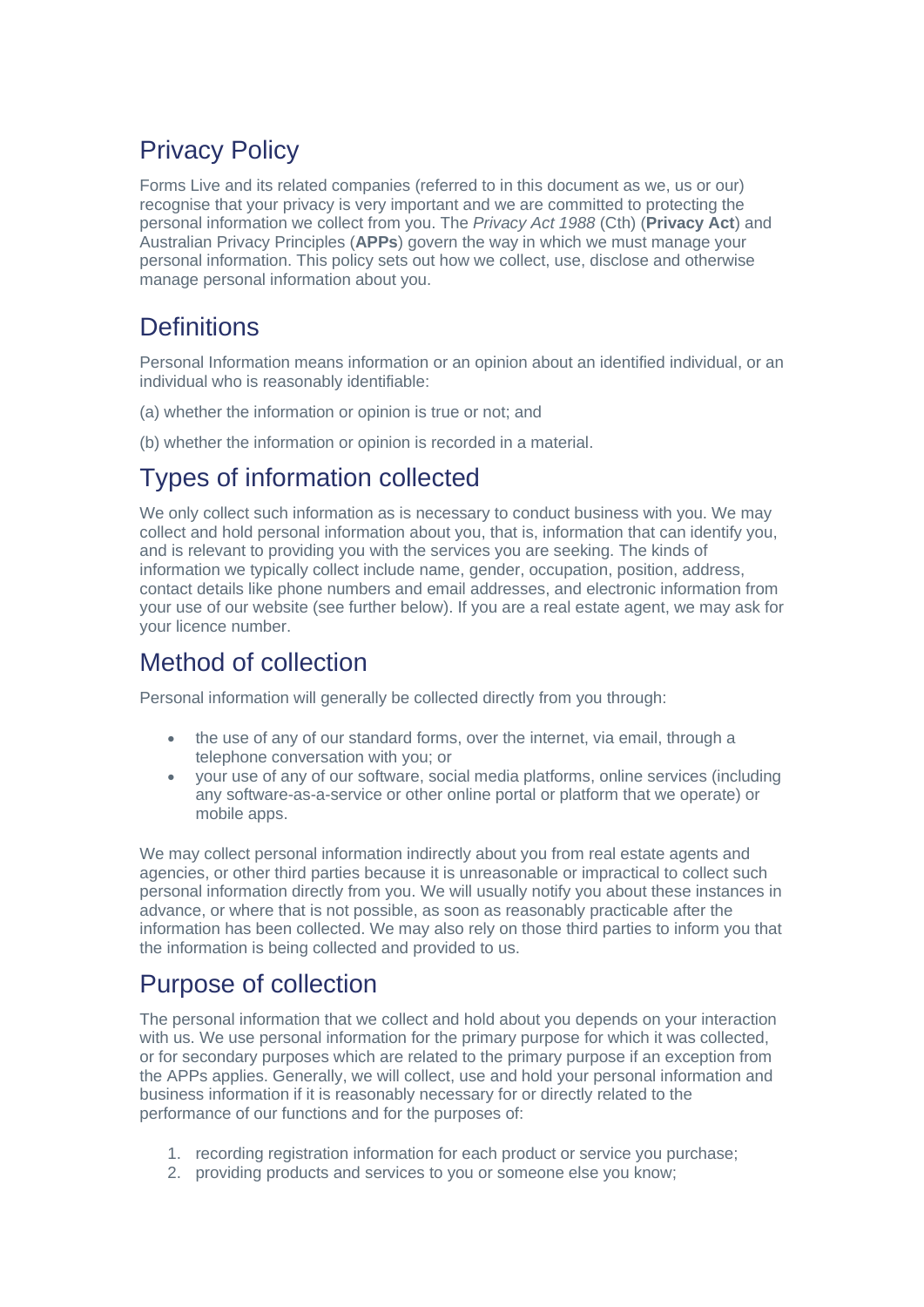- 3. provide better customer service to you;
- 4. monitoring, auditing and evaluating our products and services;
- 5. performing authorised financial transactions with you and your associated financial institutions;
- 6. providing you with marketing information about other services that we, our related entities and other organisations that we have affiliations with, offer that may be of interest to you;
- 7. facilitating our internal business operations (including modelling data, maintaining our relationship with you, data testing and security);
- 8. analysing our products and services and customer needs with a view to developing new or improved products and services;
- 9. complying with any legal or regulatory requirements; and
- 10. dealing with any complaints or enquiries.

Aggregated data that contains no information specific to a particular person or business may be shared with our business partners, for example, aggregated statistical trends in a particular industry sector.

### Failure to provide information

If the personal information you provide to us is incomplete or inaccurate, we may be unable to provide you, or someone else you know, with the products or services you, or they, are seeking.

# Use and Disclosure

Generally, we only use or disclose personal information about you for the purposes for which it was collected (as set out above), but also;

- 1. in connection with order fulfilment, product registration and customer service activities;
- 2. as required to exercise or enforce any legal or contractual right we may have against you or any other person; and
- 3. to ensure secure access to Forms Live's websites, products and services.

We may also disclose personal information about you to:

(a) our related entities to facilitate our and their internal business processes;

(b) third-party service providers, who assist us in operating our business (including professional advisors, financial advisers and dealers, and technology service providers), and we will where possible require these service providers to comply with our privacy policy but you acknowledge that compliance may not always be possible;

(c) our related entities and other organisations with whom we have affiliations so that those organisations may provide you with information about services and various promotions;

(d) third parties who may then contact you for advertising and direct marketing purposes; and

(e) any advertisers of goods or services on the Forms Live website or within our products and services (if any).

In some circumstances, the law may permit or require us to use or disclose personal information for other purposes (for instance where you would reasonably expect us to and the purpose is related to the purpose of collection).

#### Direct marketing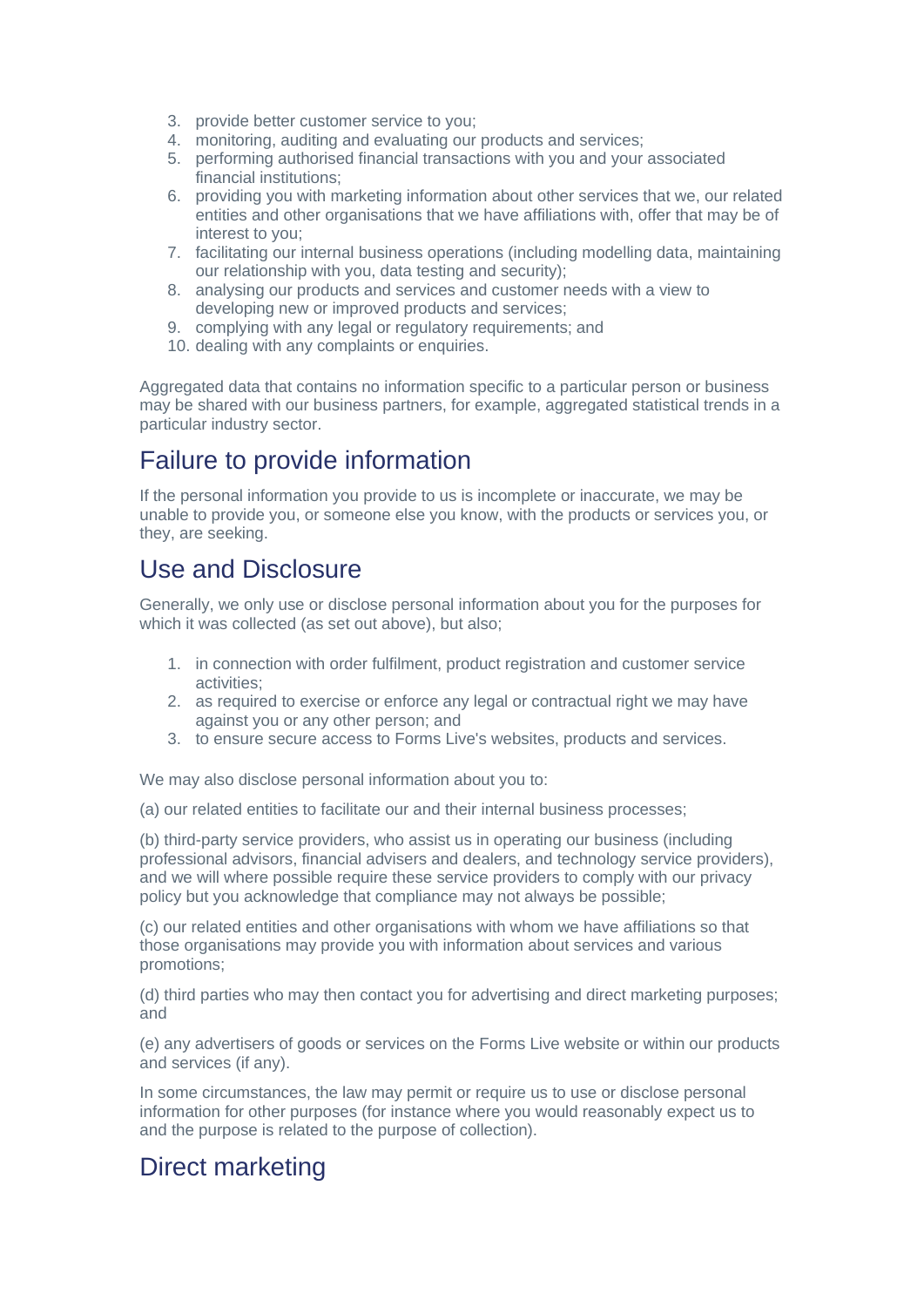Forms Live needs to be able to contact you about product upgrades and new product releases and to inform you of new services relevant to your business, including special offers. You may, however, notify us at any time that you do not want to receive any marketing communications from Forms Live using the method of opting out which is shown in the communication.

### Is my data secure?

The security of your personal information is important to us. We take all reasonable measures to ensure that your personal information is stored safely to protect it from misuse, loss, unauthorised access, modification or disclosure, including electronic and physical security measures.

Forms Live web pages that request certain information or allow transaction processing use the Hypertext Transport Protocol Security (HTTPS) protocol, which allows data to be transmitted in an encrypted form known as Secure Sockets Layer® (SSL). Forms Live encrypts, with 128-bit SSL, all such information. We generally use such information for the purpose of completing your request, but we may also use it for marketing purposes. Although the site itself does not store this information (via cookie or otherwise), the information is eventually transferred to a customer management database not directly linked to our website systems.

You can confirm that a particular Forms Live page is secure by checking that:

(a) the page address in the web browser's toolbar or status bar begins with "https://"; or

(b) the padlock icon in the web browser's toolbar or status bar is locked.

Unfortunately, no data transmission over the internet can be guaranteed as totally secure. Whilst Forms Live strives to protect your personal information, we cannot guarantee and cannot ensure complete security of any information that you transmit or provide to us through the internet (including through any mobile app or online service). Accordingly, any personal information or other information that you transmit or provide to us is provided at your own risk.

#### Destruction and de-identification

We will take reasonable steps to destroy or de-identify personal information if it is no longer needed for any purpose for which it may be used or disclosed.

# Where is it stored?

Client data is stored on servers hosted by Forms Live (or its related entities) or a third party hosting provider.

We may disclose your personal information overseas to third parties (including third party hosting providers).

#### Internet users

If you access our website, we may collect additional personal information about you in the form of your IP address and domain name.

We also use Internet Protocol (IP) addresses to analyse trends, administer our websites, track your navigation among Forms Live web pages and gather broad information for aggregate use. For each visitor to our site, our web server automatically attempts to collect general, non-personally identifiable information. Examples of this type of information include the visitor's domain name, which pages are visited, and from which site the visitor came.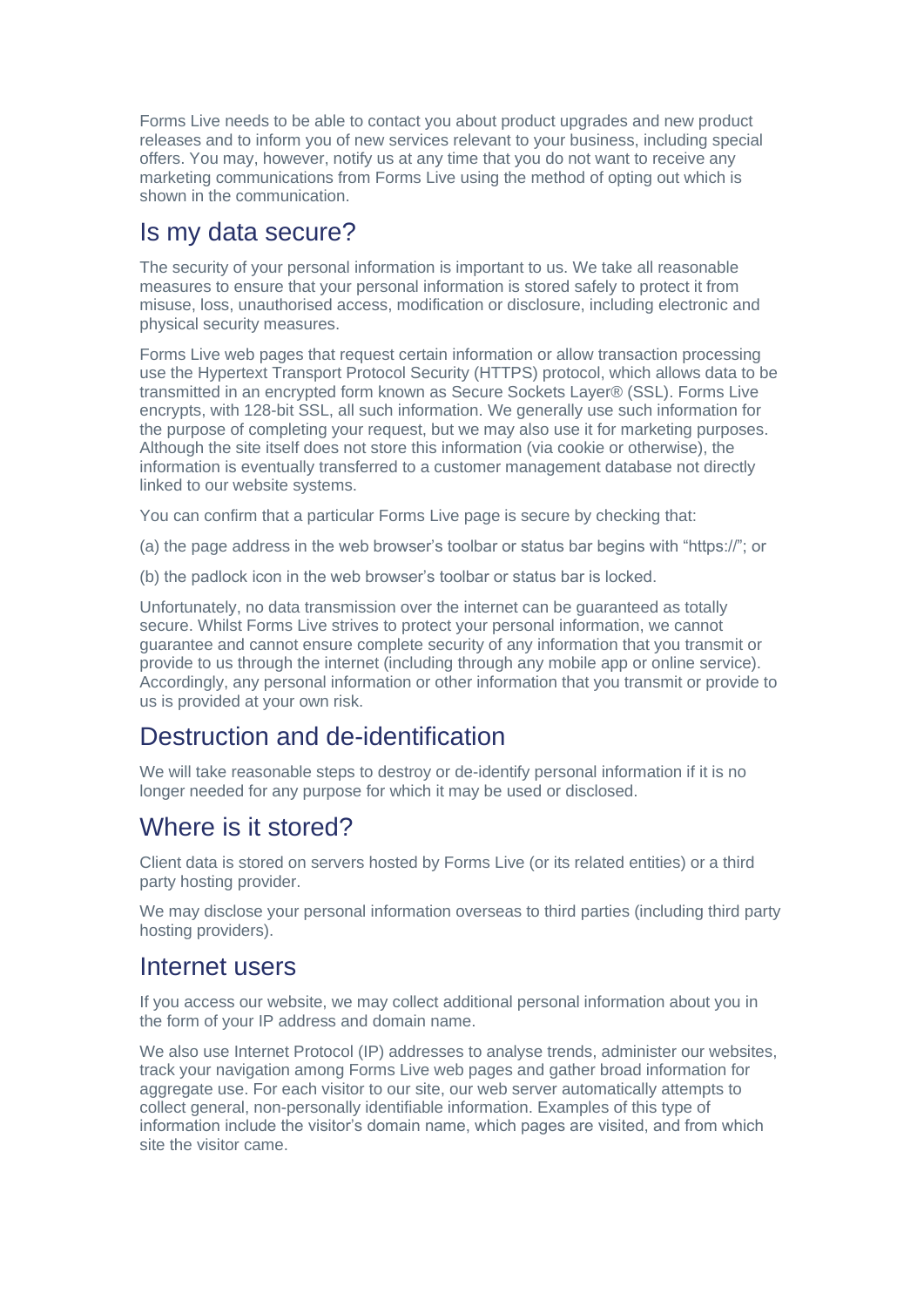Our website may use cookies from time to time. The main purpose of cookies is to identify users and to prepare customised web pages for them. Our web servers may also send cookies to your browser to track navigation history and ensure transaction pages, such as shopping cart interactions, work correctly. Cookies contain only coded information that cannot be used by third parties to access your confidential information. Cookies do not identify you personally, but they may link back to a database record about you. We use cookies to monitor usage of our website and to create a personal record of when you visit our website and what pages you view so that we may serve you more effectively.

Our website may contain links to other websites. We are not responsible for the privacy practices of linked websites and linked websites are not subject to our privacy policies and procedures.

#### Accountability and legislative compliance

We inform our employees about the importance of confidentiality and customer privacy through our operating procedures, training programs and internal policies. We will take appropriate disciplinary measures to enforce privacy responsibilities of its employees. If we contract with external service providers to provide service support, Forms Live will endeavour to require them to conform to its privacy policy.

#### Access and correction

You may access the personal information we hold about you by making a written request. We will respond to your request within a reasonable period. We may charge you a reasonable fee for providing access to your personal information (but not for making a request for access).

We may decline a request for access to personal information in circumstances prescribed by the Privacy Act, and if we do, we will provide you with a written notice that sets out the reasons for the refusal (unless it would be unreasonable to provide those reasons).

If, upon receiving access to your personal information or at any other time, you believe the personal information we hold about you is inaccurate, incomplete or out of date, please notify us immediately. We will take reasonable steps to correct the information so that it is accurate, complete and up to date.

If we refuse to correct your personal information, we will provide you with a written notice that sets out the reasons for our refusal (unless it would be unreasonable to provide those reasons) and provide you with a statement regarding the mechanisms available to you to make a complaint.

# Complaints and Feedback

If you wish to make a complaint about a breach of the Privacy Act, APPs or a privacy code that applies to us, please contact us as set out below and we will take reasonable steps to investigate the complaint and respond to you. If you are not happy with our response, you may complain directly to the Australian Information Commissioner.

If you have any queries or concerns about our privacy policy or the way we handle your personal information or need to update or correct your personal or business information, please contact our privacy officer at: privacy@formslive.com.au

Our Privacy Officer will respond within 30 days to your enquiry or complaint. If you make a complaint to our Privacy Officer but you are not satisfied with the response that you receive, you can telephone the Information Commissioner's hotline on 1300 363 992 or make a complaint via their website – [http://www.oaic.gov.au/about-us/contact-us.](https://www.oaic.gov.au/about-us/contact-us)

# More information